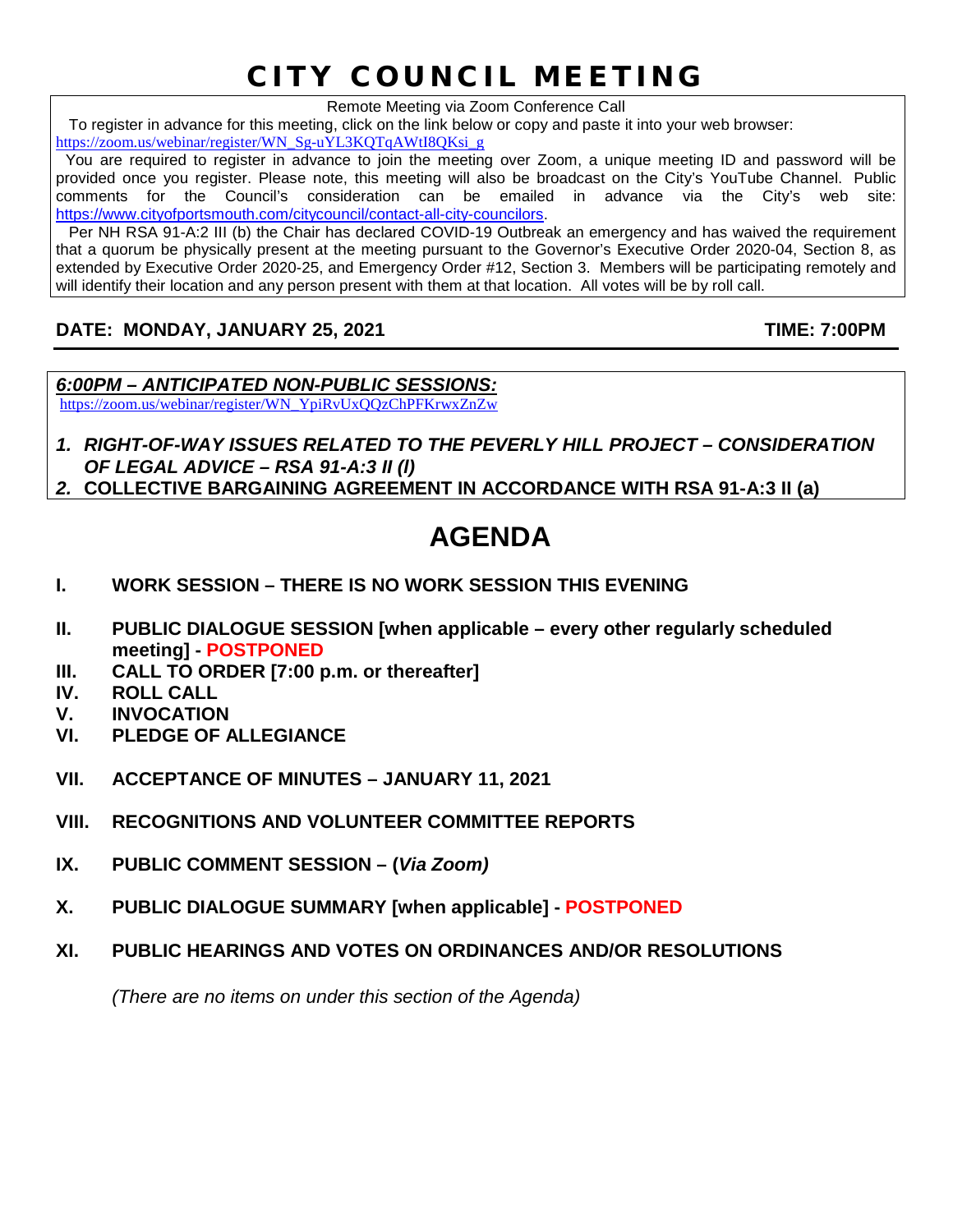#### **XII. MAYOR BECKSTED**

- 1. \*Appointments to Portsmouth Arts and Non-Profit Blue Ribbon Committee
- 2. Appointments to the Mayor's Blue Ribbon African Burying Ground Stewardship **Committee** 
	- Ronald Baisden
	- JerriAnne Boggis, ex-officio
	- Kathleen Wheeler, ex-officio
- 3. Resignation
	- Adam Webster from the Conservation Commission
- 4. Request for First Reading on Ordinance Re: Land Use Regulatory Board Appointments Process

#### **XIII. CITY COUNCIL MEMBERS**

#### **A. COUNCILOR HUDA**

1. Auditing Firm for the FY21 City Financial Audits *(Sample motion – move that the City Manager engage a new auditing firm for the FY21 City Financial Audits)*

#### **B. COUNCILOR HUDA & COUNCILOR KENNEDY**

- 1. Middle Street Bike Lanes *(Sample motion – move for a report back to the residents and the Council on the process that has taken place after the motion by the Council to review the Middle Street Bike Lanes with the State of New Hampshire)*
- 2. Initial CIP Review Meeting *(Sample motion – move for a report back from the City Manager to the resident and the Council on the status of all outstanding bonds related to Capital Improvement Plan) Please include the following Data:*
	- *Date the Bond was Approved by the Council*
	- *Date of the Bond Issuance, Amount & Term of the Bond*
	- *List of Bonds Approved by the City Council that are Unissued as of 12/31/2020*
	- *List of the Projects that the Bond is providing Funds to Implement (If included in a pooling of projects, please note projects included by amount)*
	- *Status to Completion of each Project (I.E. % Complete, 25%, 95%)*
	- *Remaining Balance Attributed to each Project at 12/31/2020*

#### **XIV. APPROVAL OF GRANTS/DONATIONS**

*(There are no items on under this section of the Agenda)*

#### **XV. CITY MANAGER'S ITEMS WHICH REQUIRE ACTION**

#### **A. CITY MANAGER CONARD**

#### *City Manager's Items Which Require Action:*

- 1. Approval of Working Agreement Between the Police Commission and Police Chief Mark **Newport**
- 2. Request for Public Hearings Regarding Elderly and Disabled Exemptions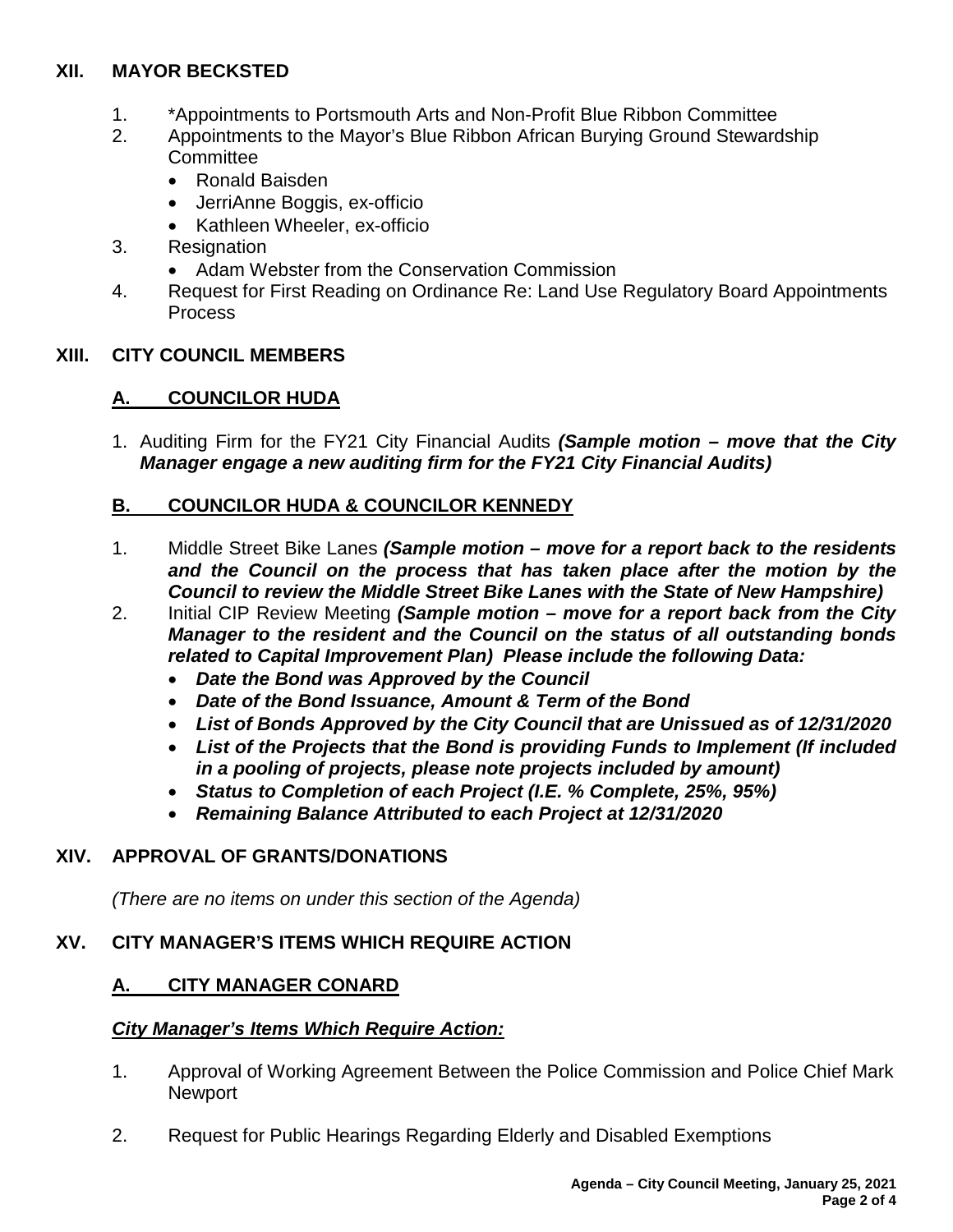- 3. Request for Work Session Regarding Prescott Park Master Plan Implementation
- 4. 60 Penhallow Street (Brick Market) Request for Temporary Construction Licenses *(Tabled from the January 11, 2021 City Council meeting)*
- 5. Request for First Reading to Update Fine Structure for Parking Citations
- 6. Request to Name Private Subdivision Road Located Off Banfield Road
- 7. Donor Town Education Funding and Coalition Communities 2.0

#### **XVI. CONSENT AGENDA**

A. Request for License to Install a Projecting Sign for owner Sarah DiCecca, Wild Valentine, LLC for property located at 261 South Street *(Anticipated action - move to approve the aforementioned Projecting Sign Licenses as recommended by the Planning Director, and further, authorize the City Manager to execute the License Agreement for this request)*

#### *Planning Director's Stipulations*

- *The license shall be approved by the Legal Department as to content and form;*
- *Any removal or relocation of projecting sign, for any reason, shall be done at no cost to the City; and*
- *Any disturbance of a sidewalk, street or other public infrastructure resulting from the installation, relocation or removal of the projecting sign, for any reason shall be restored at no cost to the City and shall be subject to review and acceptance by the Department of Public Works*
- B. Request for License to Install a Projecting Sign for owner Derrick Horton, Free State Bitcoin Shoppe for property located at 2 Bow Street *(Anticipated action - move to approve the aforementioned Projecting Sign Licenses as recommended by the Planning Director, and further, authorize the City Manager to execute the License Agreement for this request)*

#### *Planning Director's Stipulations*

- *The license shall be approved by the Legal Department as to content and form;*
- *Any removal or relocation of projecting sign, for any reason, shall be done at no cost to the City; and*
- *Any disturbance of a sidewalk, street or other public infrastructure resulting from the installation, relocation or removal of the projecting sign, for any reason shall be restored at no cost to the City and shall be subject to review and acceptance by the Department of Public Works*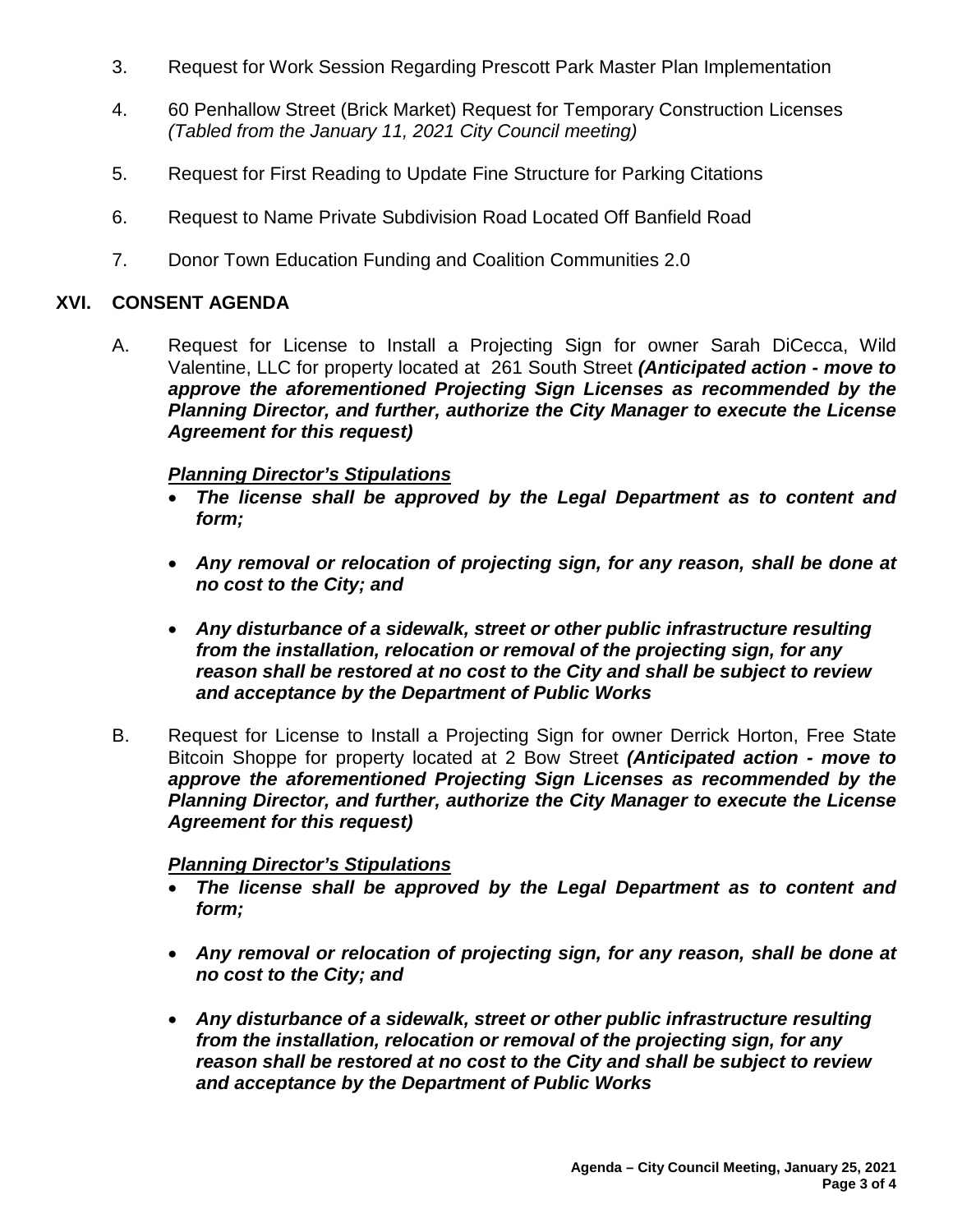- C. Letter from Kathie Lynch, Portsmouth Little League, Inc., requesting permission to Place Temporary Signs at the Plains and Hislop Park Baseball Fields during the 2021 Baseball Season *(Anticipated action – move to refer to the City Manager with Authority to Act)*
- D. Letter from Maria Stephanou, Alzheimer's Association, requesting permission to hold the 2021 Annual Seacoast Walk to End Alzheimer's on Sunday, September 26, 2021 *(Anticipated action – move to refer to the City Manager with Authority to Act)*
- E. Letter from Rich Clyborne, The Gundalow Company, requesting permission to hold the 11th annual Round Island Regatta on Saturday, August 7, 2021 *(Anticipated action – move to refer to the City Manager with Authority to Act)*

#### **XVII. PRESENTATIONS & CONSIDERATION OF WRITTEN COMMUNICATIONS & PETITIONS**

- A. Email Correspondence *(Sample motion – move to accept and place on file)*
- B. \*Presentation by Fire Chief Germain on COVID-19 Vaccinations
- C. \*Update on the Mayor's Blue Ribbon Committee to Reopen Portsmouth 2021 to include Work Plan for 2021 as Requested at the December 14, 2020 City Council meeting
- D. Presentation Regarding Middle Street Bike Lane Review Jeremy Chzan, Toole Design
- E. Letter from Economic Development Commission Regarding Portsmouth Arts and Culture Outreach and Advocacy *(Sample motion – move to include arts and culture outreach, advocacy and research in the charge of Blue Ribbon Committee on Reopening and representation on the committee)*

#### **XVIII. CITY MANAGER'S INFORMATIONAL ITEMS**

- 1. Report Back on the state of Broadband Internet Access in City as Requested by Councilor McEachern at the January 11<sup>th</sup> Council Meeting
- 2. Report Back on Letter from Thomas Morgan Regarding Solar Farms

#### **XIX. MISCELLANEOUS BUSINESS INCLUDING BUSINESS REMAINING UNFINISHED AT PREVIOUS MEETING**

# **XX. ADJOURNMENT [at 10:00 p.m. or earlier]**

#### **KELLI L. BARNABY, MMC/CNHMC CITY CLERK**

*\* Indicates verbal report*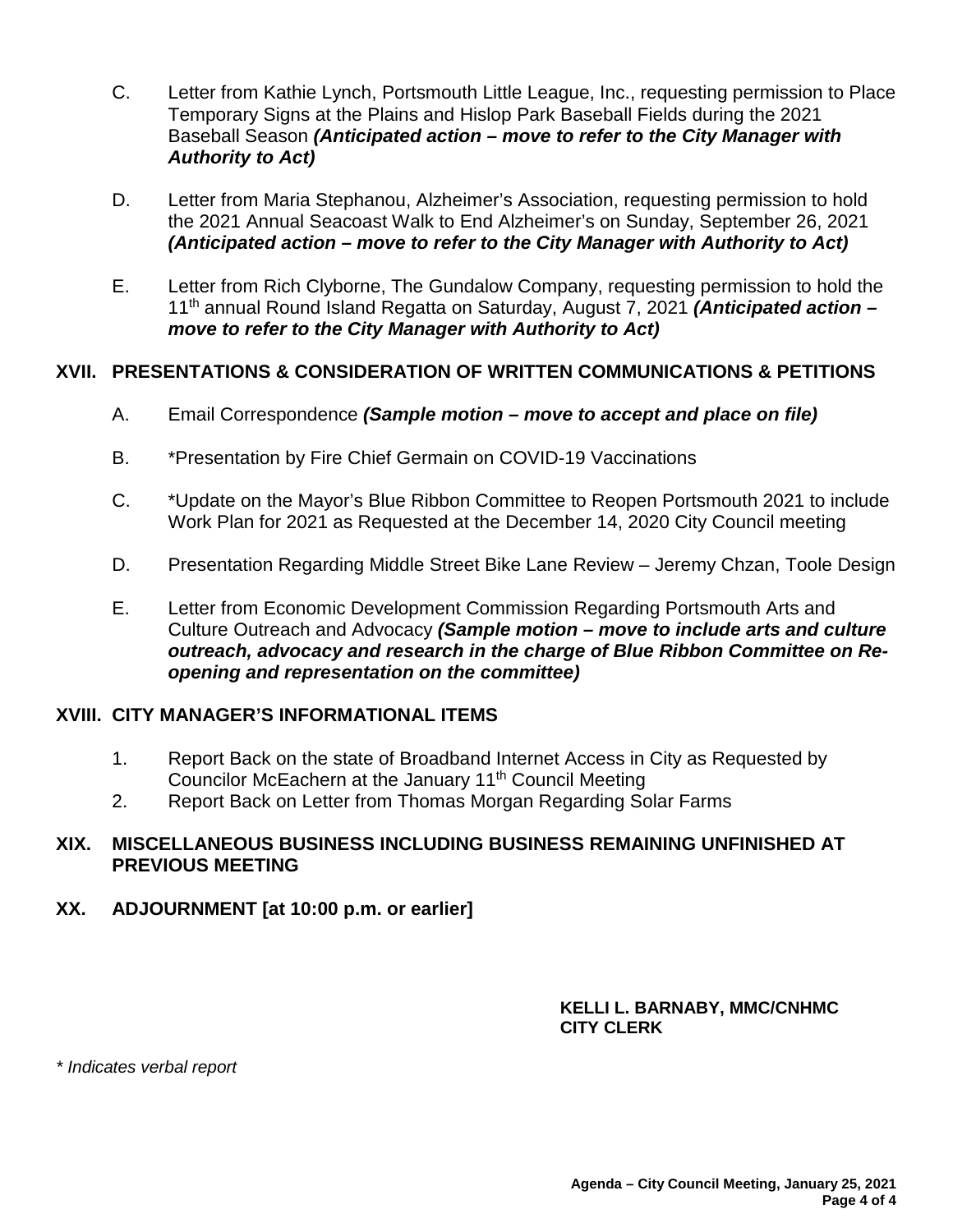

# **CITY OF PORTSMOUTH**

City Hall, One Junkins Avenue Portsmouth, New Hampshire 03801 kconard@cityofportsmouth.com (603) 610-7201

Karen S. Conard **City Manager** 

**Date:** January 21, 2021

**To:** Honorable Mayor Rick Becksted and City Council Members

**From:** Karen S. Conard, City Manager  $\angle$  SC

**Re:** City Manager's Comments on City Council Agenda of January 25, 2021

# *X V. City Manager's Items which Require Action:*

#### 1. **Request for Approval of Employment Agreement Between the Police Commission and Police Chief Newport:**

The City Council reviewed an employment agreement for Chief of Police, Mark Newport, in a Non-Public Session earlier this evening. Attached is the proposed agreement.

*I recommend that the City Council move to ratify the agreement as presented with Chief of Police, Mark Newport.*

#### 2. **Request for Public Hearings Regarding Elderly and Disabled Exemptions:**

Annually, the City of Portsmouth reviews income and asset levels for both the Elderly and Disabled Exemptions and makes recommendations as to these levels pursuant to RSA 72:39 b and RSA 72.37-b.

Last year, the City Council adopted resolutions #2-2020 and #3-2020 which increased the income levels and the amount off the assessed value of the property for qualifying elderly and disabled taxpayers. The current elderly and disabled exemption income levels are \$43,151 for a single taxpayer and \$59,332 for married taxpayers; the current asset limit is \$175,000.

If qualified, for elderly taxpayers, the exemption off the assessed value of the property is as follows:

|  | Age 65 to 74 | \$235,000 |
|--|--------------|-----------|
|--|--------------|-----------|

- Age 75-79 \$285,000
- Age  $80 +$  \$335,000

If qualified, for disabled taxpayers, the exemption of the assessed value of the property is \$235,000.

#### **Option 1:**

This year the 2021 increase for Social Security recipients is 1.3%.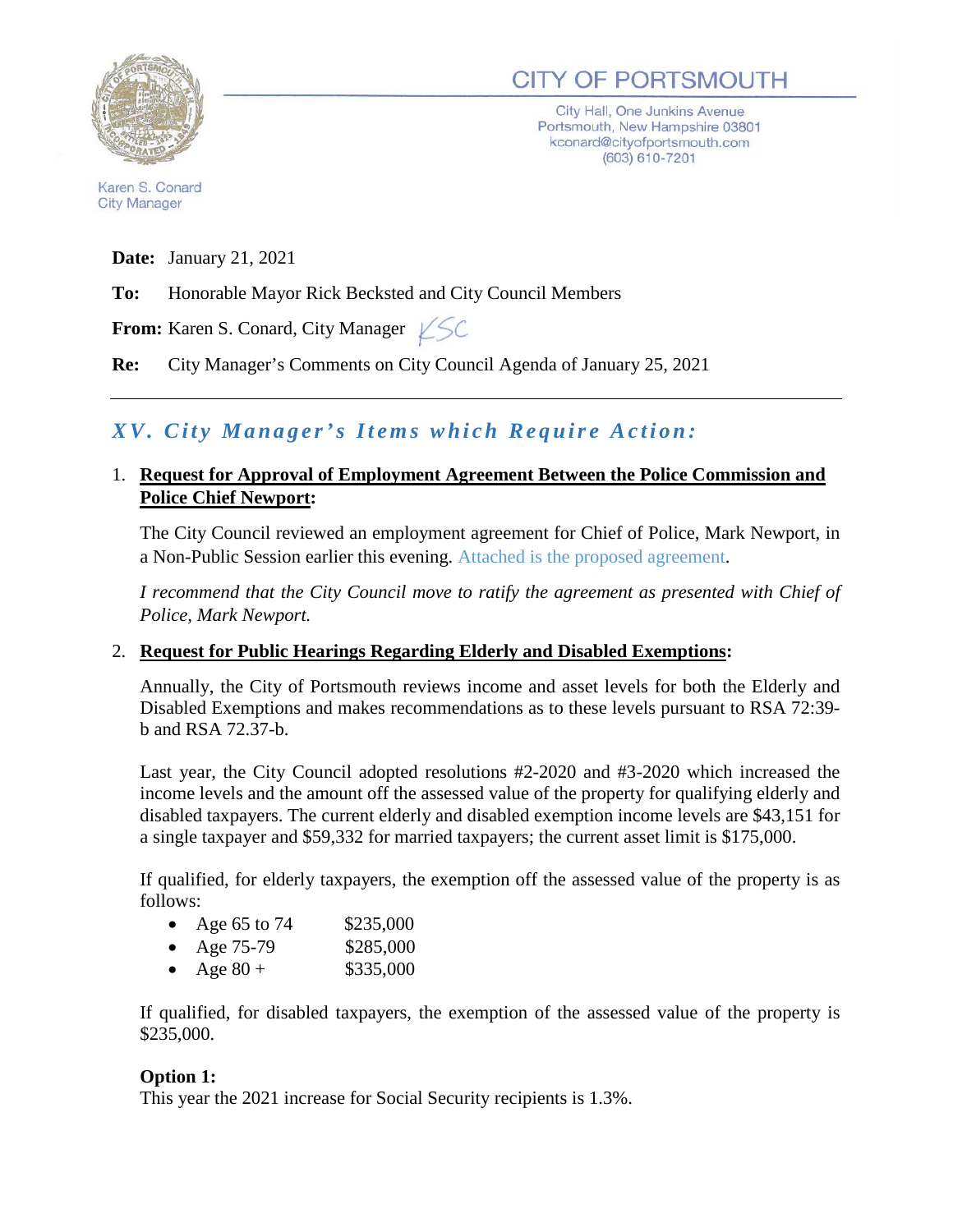If the City Council wishes to adjust the income level for both the elderly and disabled taxpayers by the Social Security cost-of-living increase, this would increase the limits as follows:

- Single  $$43,712$  increase of \$561
- Married  $$60,103$  increase of \$771

#### **Option 2:**

This year the November to November ten-year rolling average of the Boston-Cambridge-Newton, MA-NH consumer price index is 1.8%.

If the City Council wishes to adjust the income level for both the elderly and disabled taxpayers by the November to November consumer price index, this would increase the limits as follows:

- Single \$43,928 increase of \$777
- Married  $$60,400$  increase of \$1,068

#### **Option 3:**

Do Nothing (Leave As Is)

Statute does not require an annual adjustment in income, asset or exemption amounts. Existing levels can remain capped as they currently exist. Any adjustment if approved would be for assessments as of April 1, 2021 for Tax Year 2021 (FY22).

Typically, the Assessor's office mails a notification annually to all elderly and disabled persons who currently receive this exemption to update their applications. Due to the COVID-19 pandemic and to avoid unnecessary exposure of elderly and disabled taxpayers coming into City Hall with required documentation, only new applicants must submit an application and required documentation by April  $15<sup>th</sup>$  of each year.

Below for your information is the estimated tax impact of the elderly and disabled exemptions for FY22 and a Town/City comparison indicating what other City and neighboring communities' income and assets limits are for the elderly exemption.

|                   |                         |            | <b>Estimated Elderly &amp; Disabled Exemption Impact</b> |    |                   |                 |  |
|-------------------|-------------------------|------------|----------------------------------------------------------|----|-------------------|-----------------|--|
| Exemption<br>Type | <b>Exemption Amount</b> |            | <b>Number Currently</b><br>Receiving<br>Exemption        |    | <b>Value Loss</b> | Revenue<br>Loss |  |
| 65 through 74     | s                       | 235,000.00 | 24                                                       | \$ | 5,640,000.00      | \$ 82,908.00    |  |
| 75 through 79     | S                       | 285,000.00 | 25                                                       | \$ | 7,125,000.00      | \$104,737.50    |  |
| 80 and over       | S                       | 335,000.00 | 59                                                       | S  | 19,765,000.00     | \$290,545.50    |  |
| Disabled          | \$                      | 235,000.00 | 6                                                        | \$ | 1,410,000.00      | \$20,727.00     |  |
| Totals            |                         |            | 114                                                      | S  | 33.940.000.00     | \$498,918.00    |  |

Note: The current tax rate of \$14.70 would be decreased to a difference of approximately 8 cents on the current tax rate if the elderly and disabled exemptions were not granted.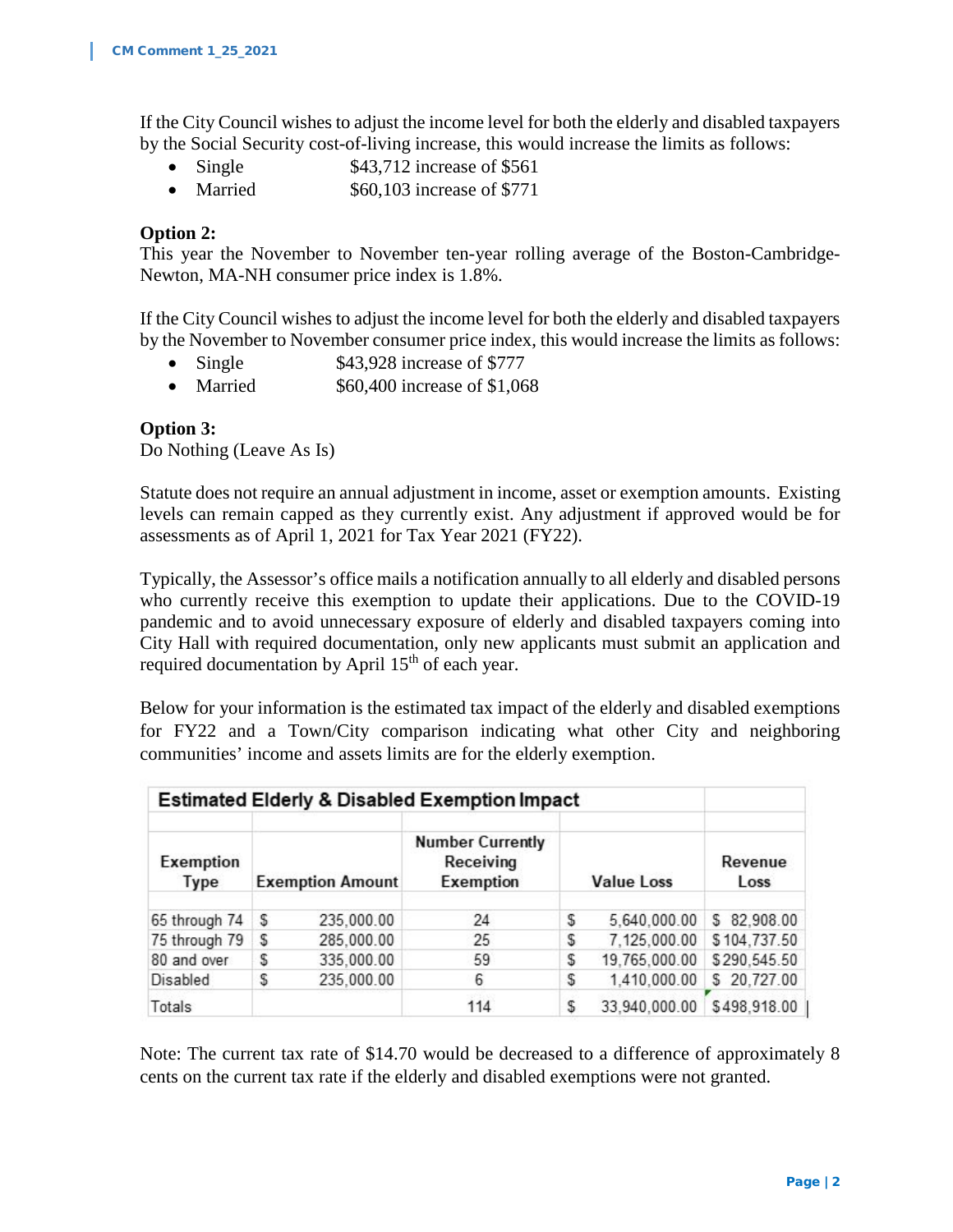|                        | Elderly Exemption Comparison Single Income |                      |                                                    |                        |                           |                           |                        |
|------------------------|--------------------------------------------|----------------------|----------------------------------------------------|------------------------|---------------------------|---------------------------|------------------------|
|                        | Single                                     | Married              | Single                                             | Married                | <b>Exemption 65-</b>      | <b>Exemption 75-</b>      | Exemption 80+          |
|                        | Income:                                    | Income:              | Assets:                                            | Assets:                | 74 years old              | 79 years old              | years old              |
| Nashua                 | \$50,000                                   | \$50,000             | \$150,000                                          | \$150,000              | \$194,000                 | \$224,000                 | \$280,000              |
| Portsmouth             | \$43,151                                   | \$59,332             | \$175,000                                          | \$175,000              | \$235,000                 | \$285,000                 | \$335,000              |
| Dover                  | \$42,000                                   | \$57,000             | \$169,800                                          | \$169,800              | \$115,000                 | \$162,000                 | \$207,000              |
| North Hampton          | \$40,000                                   | \$55,000             | \$175,000                                          | \$175,000              | \$120,000                 | \$160,000                 | \$200,000              |
| Rye                    | \$40,000                                   | \$59,900             | \$199,000                                          | \$199,000              | \$75,000                  | \$90,000                  | \$105,000              |
| <b>New Castle</b>      | \$40,000                                   | \$55,000             | \$150,000                                          | \$150,000              | \$125,000                 | \$175,000                 | \$225,000              |
| Hampton                | \$38,000                                   | \$58,000             | \$250,000                                          | \$250,000              | \$125,000                 | \$160,000                 | \$200,000              |
| Manchester             | \$37,000                                   | \$50,000             | \$90,000                                           | \$115,000              | \$109,500                 | \$148,500                 | \$195,500              |
| Greenland              | \$36,000                                   | \$60,000             | \$75,000                                           | \$75,000               | \$60,000                  | \$80,000                  | \$100,000              |
| Stratham               | \$36,000                                   | \$60,000             | \$200,000                                          | \$200,000              | \$125,000                 | \$145,000                 | \$165,000              |
| Rochester              | \$35,000                                   | \$50,000             | \$100,000                                          | \$100,000              | \$75,000                  | \$100,000                 | \$125,000              |
| Concord                | \$34,300                                   | \$47,200             | \$95,000                                           | \$95,000               | \$73,000                  | \$119,000                 | \$203,000              |
| Somersworth            | \$32,000                                   | \$50,000             | \$100,000                                          | \$100,000              | \$50,000                  | \$65,000                  | \$75,000               |
|                        |                                            |                      |                                                    |                        |                           |                           |                        |
|                        |                                            |                      |                                                    |                        |                           |                           |                        |
|                        |                                            |                      | <b>Elderly Exemption Comparison Married Income</b> |                        |                           |                           |                        |
|                        | Single                                     | Married              | Single                                             | Married                | <b>Exemption 65-</b>      | <b>Exemption 75-</b>      | Exemption 80+          |
|                        | Income:                                    | Income:              | Assets:                                            | Assets:                | 74 years old              | 79 years old              | years old              |
| Greenland              | \$36,000                                   | \$60,000             | \$75,000                                           | \$75,000               | \$60,000                  | \$80,000                  | \$100,000              |
| Stratham               | \$36,000                                   | \$60,000             | \$200,000                                          | \$200,000              | \$125,000                 | \$145,000                 | \$165,000              |
| Rye                    | \$40,000                                   | \$59,900             | \$199,000                                          | \$199,000              | \$75,000                  | \$90,000                  | \$105,000              |
| Portsmouth             | \$43,151                                   | \$59,332             | \$175,000                                          | \$175,000              | \$235,000                 | \$285,000                 | \$335,000              |
| Hampton                | \$38,000                                   | \$58,000             | \$250,000                                          | \$250,000              | \$125,000                 | \$160,000                 | \$200,000              |
| Dover                  | \$42,000                                   | \$57,000             | \$169,800                                          | \$169,800              | \$115,000                 | \$162,000                 | \$207,000              |
| North Hampton          | \$40,000                                   | \$55,000             | \$175,000                                          | \$175,000              | \$120,000                 | \$160,000                 | \$200,000              |
| <b>New Castle</b>      | \$40,000                                   | \$55,000             | \$150,000                                          | \$150,000              | \$125,000                 | \$175,000                 | \$225,000              |
| Nashua                 | \$50,000                                   | \$50,000             | \$150,000                                          | \$150,000              | \$194,000                 | \$224,000                 | \$280,000              |
| Manchester             | \$37,000                                   | \$50,000             | \$90,000                                           | \$115,000              | \$109,500                 | \$148,500                 | \$195,500              |
| Rochester              | \$35,000                                   | \$50,000             | \$100,000                                          | \$100,000              | \$75,000                  | \$100,000                 | \$125,000              |
| Somersworth            | \$32,000                                   | \$50,000             | \$100,000                                          | \$100,000              | \$50,000                  | \$65,000                  | \$75,000               |
| Concord                | \$34,300                                   | \$47,200             | \$95,000                                           | \$95,000               | \$73,000                  | \$119,000                 | \$203,000              |
|                        |                                            |                      |                                                    |                        |                           |                           |                        |
|                        |                                            |                      |                                                    |                        |                           |                           |                        |
|                        |                                            |                      | <b>Elderly Exemption Comparison Married Assets</b> |                        |                           |                           |                        |
|                        | Single                                     | Married              | Single                                             | Married                | <b>Exemption 65-</b>      | <b>Exemption 75-</b>      | Exemption 80+          |
|                        | Income:                                    | Income:<br>\$58,000  | Assets:                                            | Assets:                | 74 years old<br>\$125,000 | 79 years old<br>\$160,000 | years old              |
| Hampton<br>Stratham    | \$38,000                                   | \$60,000             | \$250,000<br>\$200,000                             | \$250,000<br>\$200,000 | \$125,000                 | \$145,000                 | \$200,000              |
| Rye                    | \$36,000<br>\$40,000                       | \$59,900             | \$199,000                                          | \$199,000              | \$75,000                  | \$90,000                  | \$165,000<br>\$105,000 |
| Portsmouth             | \$43,151                                   | \$59,332             | \$175,000                                          | \$175,000              | \$235,000                 | \$285,000                 | \$335,000              |
|                        |                                            |                      |                                                    |                        |                           |                           |                        |
| North Hampton<br>Dover | \$40,000<br>\$42,000                       | \$55,000<br>\$57,000 | \$175,000<br>\$169,800                             | \$175,000<br>\$169,800 | \$120,000<br>\$115,000    | \$160,000<br>\$162,000    | \$200,000<br>\$207,000 |
| Nashua                 | \$50,000                                   | \$50,000             | \$150,000                                          | \$150,000              | \$194,000                 | \$224,000                 | \$280,000              |
| <b>New Castle</b>      | \$40,000                                   | \$55,000             | \$150,000                                          | \$150,000              | \$125,000                 | \$175,000                 | \$225,000              |
| Rochester              | \$35,000                                   | \$50,000             | \$100,000                                          | \$100,000              | \$75,000                  | \$100,000                 | \$125,000              |
| Somersworth            | \$32,000                                   | \$50,000             | \$100,000                                          | \$100,000              | \$50,000                  | \$65,000                  | \$75,000               |
| Concord                | \$34,300                                   | \$47,200             | \$95,000                                           | \$95,000               | \$73,000                  | \$119,000                 | \$203,000              |
| Manchester             | \$37,000                                   | \$50,000             | \$90,000                                           | \$115,000              | \$109,500                 | \$148,500                 | \$195,500              |
| Greenland              | \$36,000                                   | \$60,000             | \$75,000                                           | \$75,000               | \$60,000                  | \$80,000                  | \$100,000              |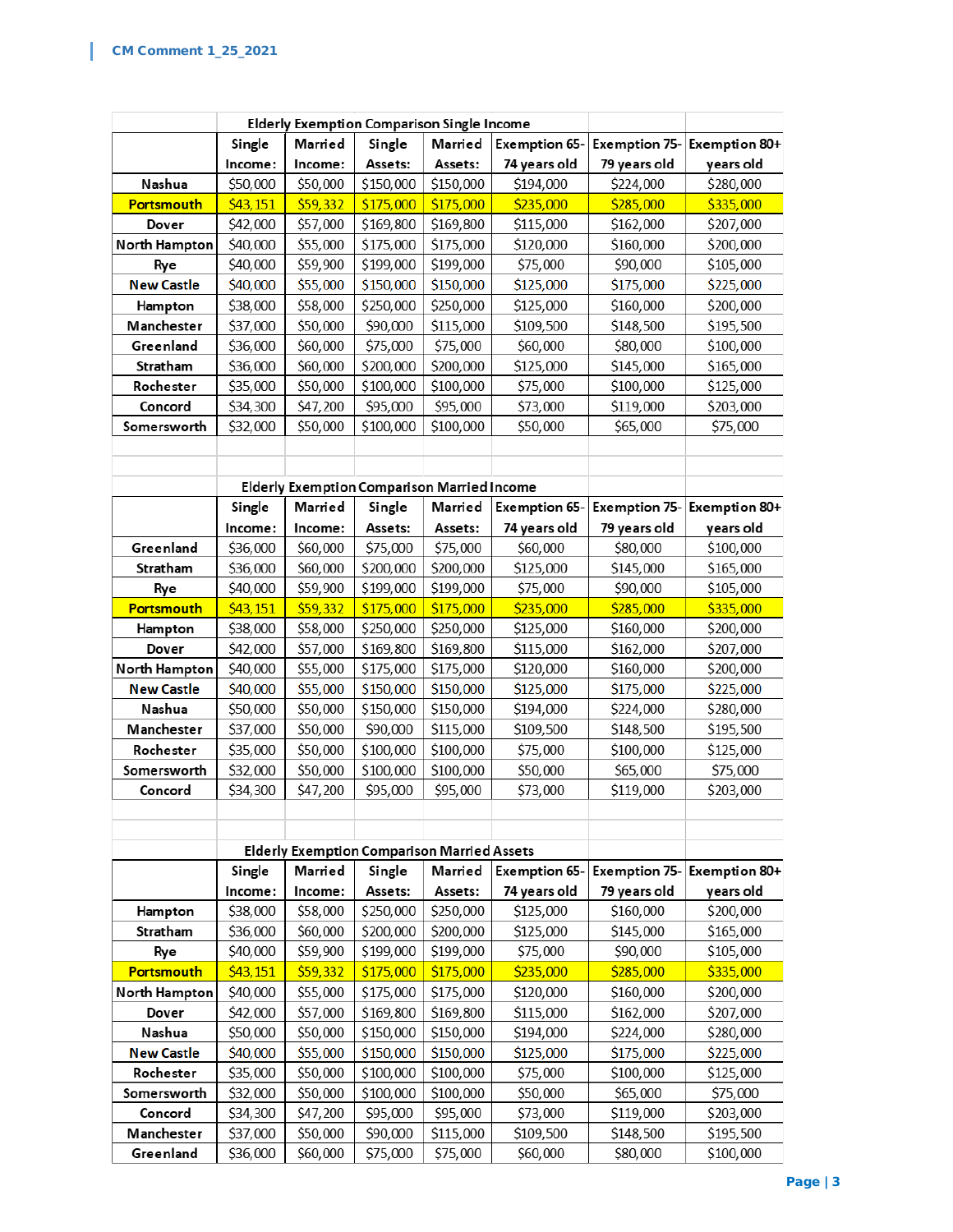L

| Elderly Exemption Comparison Exemption Amount 65-74 Years Old |          |          |           |           |                                                               |                      |               |
|---------------------------------------------------------------|----------|----------|-----------|-----------|---------------------------------------------------------------|----------------------|---------------|
|                                                               | Single   | Married  | Single    | Married   | <b>Exemption 65-</b>                                          | <b>Exemption 75-</b> | Exemption 80+ |
|                                                               | Income:  | Income:  | Assets:   | Assets:   | 74 years old                                                  | 79 years old         | years old     |
| <b>Portsmouth</b>                                             | \$43,151 | \$59,332 | \$175,000 | \$175,000 | \$235,000                                                     | \$285,000            | \$335,000     |
| Nashua                                                        | \$50,000 | \$50,000 | \$150,000 | \$150,000 | \$194,000                                                     | \$224,000            | \$280,000     |
| Hampton                                                       | \$38,000 | \$58,000 | \$250,000 | \$250,000 | \$125,000                                                     | \$160,000            | \$200,000     |
| Stratham                                                      | \$36,000 | \$60,000 | \$200,000 | \$200,000 | \$125,000                                                     | \$145,000            | \$165,000     |
| <b>New Castle</b>                                             | \$40,000 | \$55,000 | \$150,000 | \$150,000 | \$125,000                                                     | \$175,000            | \$225,000     |
| North Hampton                                                 | \$40,000 | \$55,000 | \$175,000 | \$175,000 | \$120,000                                                     | \$160,000            | \$200,000     |
| Dover                                                         | \$42,000 | \$57,000 | \$169,800 | \$169,800 | \$115,000                                                     | \$162,000            | \$207,000     |
| Manchester                                                    | \$37,000 | \$50,000 | \$90,000  | \$115,000 | \$109,500                                                     | \$148,500            | \$195,500     |
| Rye                                                           | \$40,000 | \$59,900 | \$199,000 | \$199,000 | \$75,000                                                      | \$90,000             | \$105,000     |
| Rochester                                                     | \$35,000 | \$50,000 | \$100,000 | \$100,000 | \$75,000                                                      | \$100,000            | \$125,000     |
| Concord                                                       | \$34,300 | \$47,200 | \$95,000  | \$95,000  | \$73,000                                                      | \$119,000            | \$203,000     |
| Greenland                                                     | \$36,000 | \$60,000 | \$75,000  | \$75,000  | \$60,000                                                      | \$80,000             | \$100,000     |
| Somersworth                                                   | \$32,000 | \$50,000 | \$100,000 | \$100,000 | \$50,000                                                      | \$65,000             | \$75,000      |
|                                                               |          |          |           |           |                                                               |                      |               |
|                                                               |          |          |           |           |                                                               |                      |               |
|                                                               |          |          |           |           | Elderly Exemption Comparison Exemption Amount 75-79 Years Old |                      |               |
|                                                               | Single   | Married  | Single    | Married   | <b>Exemption 65-</b>                                          | <b>Exemption 75-</b> | Exemption 80+ |
|                                                               | Income:  | Income:  | Assets:   | Assets:   | 74 years old                                                  | 79 years old         | years old     |
| Portsmouth                                                    | \$43,151 | \$59,332 | \$175,000 | \$175,000 | \$235,000                                                     | \$285,000            | \$335,000     |
| Nashua                                                        | \$50,000 | \$50,000 | \$150,000 | \$150,000 | \$194,000                                                     | \$224,000            | \$280,000     |
| <b>New Castle</b>                                             | \$40,000 | \$55,000 | \$150,000 | \$150,000 | \$125,000                                                     | \$175,000            | \$225,000     |
| Dover                                                         | \$42,000 | \$57,000 | \$169,800 | \$169,800 | \$115,000                                                     | \$162,000            | \$207,000     |
| Hampton                                                       | \$38,000 | \$58,000 | \$250,000 | \$250,000 | \$125,000                                                     | \$160,000            | \$200,000     |
| <b>North Hampton</b>                                          | \$40,000 | \$55,000 | \$175,000 | \$175,000 | \$120,000                                                     | \$160,000            | \$200,000     |
| Manchester                                                    | \$37,000 | \$50,000 | \$90,000  | \$115,000 | \$109,500                                                     | \$148,500            | \$195,500     |
| Stratham                                                      | \$36,000 | \$60,000 | \$200,000 | \$200,000 | \$125,000                                                     | \$145,000            | \$165,000     |
| Concord                                                       | \$34,300 | \$47,200 | \$95,000  | \$95,000  | \$73,000                                                      | \$119,000            | \$203,000     |
| Rochester                                                     | \$35,000 | \$50,000 | \$100,000 | \$100,000 | \$75,000                                                      | \$100,000            | \$125,000     |
| Rye                                                           | \$40,000 | \$59,900 | \$199,000 | \$199,000 | \$75,000                                                      | \$90,000             | \$105,000     |
| Greenland                                                     | \$36,000 | \$60,000 | \$75,000  | \$75,000  | \$60,000                                                      | \$80,000             | \$100,000     |
| Somersworth                                                   | \$32,000 | \$50,000 | \$100,000 | \$100,000 | \$50,000                                                      | \$65,000             | \$75,000      |
|                                                               |          |          |           |           |                                                               |                      |               |
|                                                               |          |          |           |           |                                                               |                      |               |
|                                                               |          |          |           |           | Elderly Exemption Comparison Exemption Amount 80+ Years Old   |                      |               |
|                                                               | Single   | Married  | Single    | Married   | <b>Exemption 65-</b>                                          | <b>Exemption 75-</b> | Exemption 80+ |
|                                                               | Income:  | Income:  | Assets:   | Assets:   | 74 years old                                                  | 79 years old         | years old     |
| Portsmouth                                                    | \$43,151 | \$59,332 | \$175,000 | \$175,000 | \$235,000                                                     | \$285,000            | \$335,000     |
| Nashua                                                        | \$50,000 | \$50,000 | \$150,000 | \$150,000 | \$194,000                                                     | \$224,000            | \$280,000     |
| <b>New Castle</b>                                             | \$40,000 | \$55,000 | \$150,000 | \$150,000 | \$125,000                                                     | \$175,000            | \$225,000     |
| Dover                                                         | \$42,000 | \$57,000 | \$169,800 | \$169,800 | \$115,000                                                     | \$162,000            | \$207,000     |
| Concord                                                       | \$34,300 | \$47,200 | \$95,000  | \$95,000  | \$73,000                                                      | \$119,000            | \$203,000     |
| Hampton                                                       | \$38,000 | \$58,000 | \$250,000 | \$250,000 | \$125,000                                                     | \$160,000            | \$200,000     |
| North Hampton                                                 | \$40,000 | \$55,000 | \$175,000 | \$175,000 | \$120,000                                                     | \$160,000            | \$200,000     |
| Manchester                                                    | \$37,000 | \$50,000 | \$90,000  | \$115,000 | \$109,500                                                     | \$148,500            | \$195,500     |
| Stratham                                                      | \$36,000 | \$60,000 | \$200,000 | \$200,000 | \$125,000                                                     | \$145,000            | \$165,000     |
| Rochester                                                     | \$35,000 | \$50,000 | \$100,000 | \$100,000 | \$75,000                                                      | \$100,000            | \$125,000     |
| Rye<br>Greenland                                              | \$40,000 | \$59,900 | \$199,000 | \$199,000 | \$75,000                                                      | \$90,000             | \$105,000     |
|                                                               | \$36,000 | \$60,000 | \$75,000  | \$75,000  | \$60,000                                                      | \$80,000             | \$100,000     |
| Somersworth                                                   | \$32,000 | \$50,000 | \$100,000 | \$100,000 | \$50,000                                                      | \$65,000             | \$75,000      |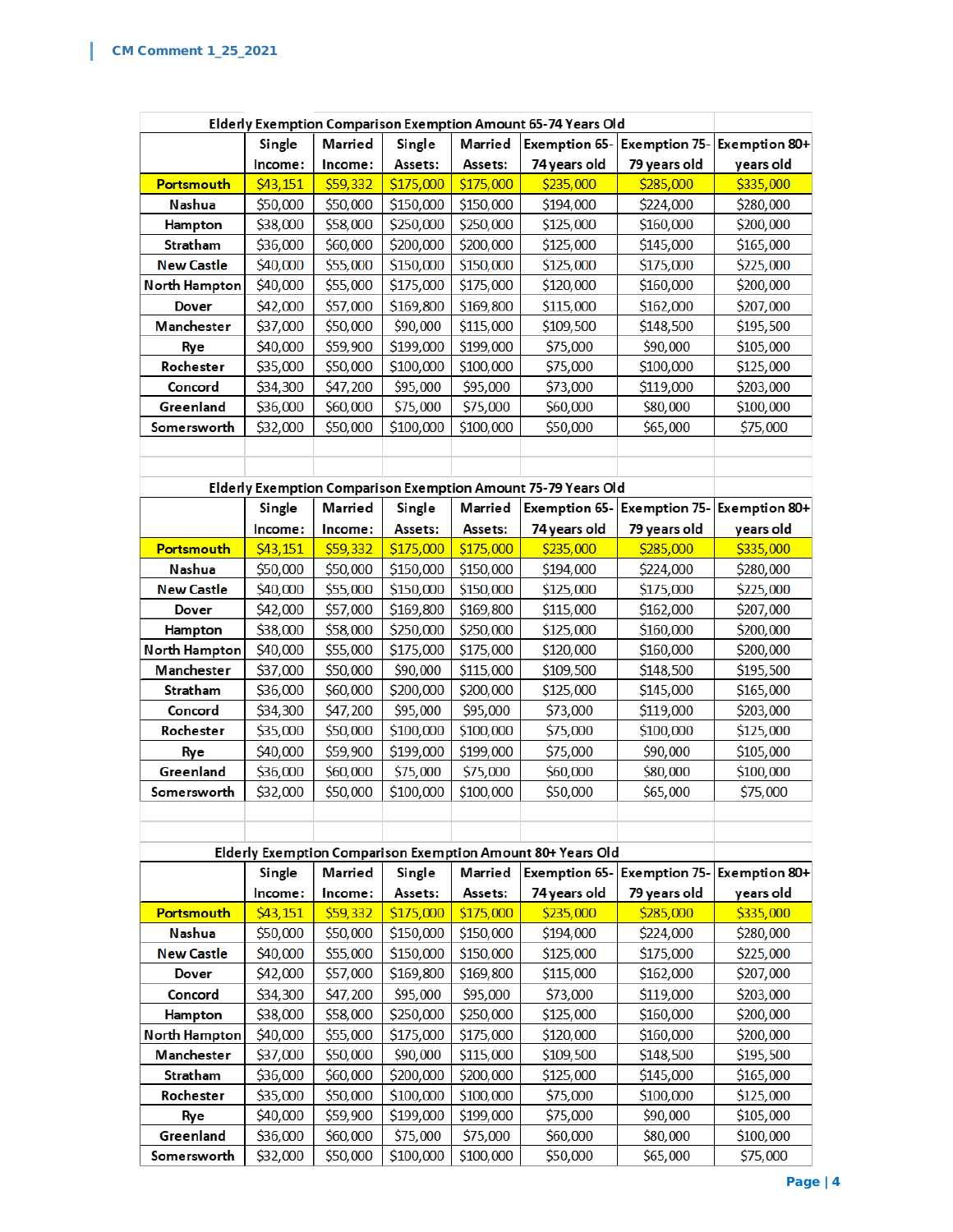*I recommend that the City Council move to schedule public hearings at the February 8, 2021 City Council meeting.* 

#### 3. **Request for Work Session Regarding Prescott Park Master Plan Implementation:**

At the January  $11<sup>th</sup>$  City Council meeting, the Council voted to schedule a work session regarding the Blue Ribbon Committee on Prescott Park Master Plan Implementation recommendations. In speaking with the Mayor, we request Council schedule this for February 16, 2021.

*I recommend that the City Council move to establish a Prescott Park Master Plan Implementation work session on February 16, 2021 at 6:30 p.m.*

#### 4. **60 Penhallow Street (Brick Market) Request for Temporary Construction License:**

On January 16, 2020 the Planning Board granted site plan review approval for an application from Dagny Taggart, LLC for property located at 60 Penhallow Street for the second part of the proposed Brick Market development to construct a new 4-story commercial building.

The Construction Mitigation and Management Plan (CMMP), signed in April 2020, identified temporary encumbrances of the public sidewalks and parking spaces on Penhallow Street and Daniel Street for project-related work during the project's construction. Encumbrances for a duration longer than 30 consecutive working days require a license approved by the City Council. In addition, the licenses are subject to the "License Fee for Encumbrance of City Property" policy.

The Council previously approved a temporary construction license for this project that included closure of sidewalks on Penhallow Street and Daniel Street as well as three (3) parking spaces on Daniel Street and four (4) parking spaces on Penhallow Street. The term of this license is set to expire on January 31, 2021.

At the request of the City, the applicant delayed use of the parking spaces on the Penhallow Street from October 1st to December 21st to allow for use of the street for outdoor dining. Per the terms of the license, the applicant will be reimbursed (or credited) the license fee for the portion of time they were not utilizing the license area.

At the January 11, 2021 City Council meeting, the applicant requested an extension to the existing license as well as a new license to partially close Penhallow Street. The Council voted to postpone action on both those requests in light of some concerns about the potential impact of the partial closure of Penhallow Street on the ability of restaurants on Penhallow Street to use the street for outdoor dining.

In a letter dated January 19, 2021, the applicant has requested an extension of their existing license for three (3) parking spaces on Daniel Street and the 1,740 square feet of sidewalk along Daniel Street and Penhallow Street for six months until July 31, 2021. In addition, they are requesting an extension of their use of the four (4) parking spaces on Penhallow Street to February 28, 2021.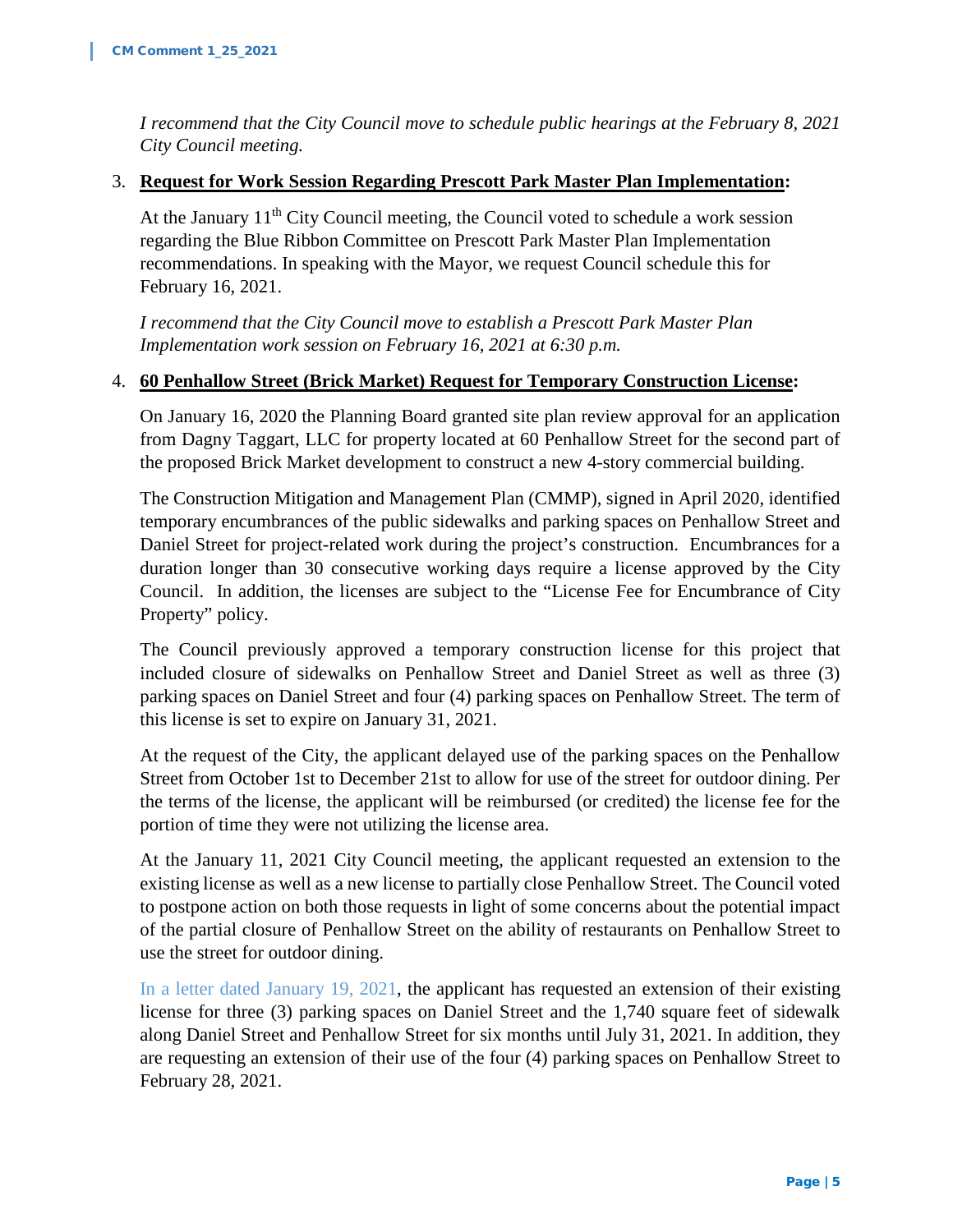The License Fee for the extension of the existing license for parking and sidewalks immediately abutting the subject property is \$15,747 for the sidewalks (1,740 sq. ft. X \$0.05 X 181 days), \$27,150 for the parking spaces on Daniel Street (3 spaces X \$50 X 181 days), and \$5,600 for the parking spaces on Penhallow Street (4 spaces X \$50 X 28) for a total license fee of \$48,497.

The above requests will not impact the ability of Massimo, Ceres Bakery, and Cure to use the street for outdoor dining as they did during the 2020 season.

At this time, the applicant is not requesting the partial closure of Penhallow Street as previously requested at the January 11th meeting. The project team has reported to City staff that they are working with neighboring businesses and property owners on resolving some of the issues raised by Council and others, and will likely be returning to the Council at a future meeting for an additional license request.

*I recommend that the City Council move that the City Manager be authorized to execute and accept the temporary construction license for the parking spaces and sidewalks as requested.*

#### 5. **Request for First Reading to Update Fine Structure for Parking Citations:**

In its ongoing effort to ensure compliance with applicable City Ordinances, the Parking Division deploys a Citation Protocol with a view to encouraging residents and visitors to pay the meter system for the use of City Parking spaces. The Citation Protocol includes patrolling the City's parking spaces to ensure payment, and to issue Parking Citations when payment is not made or a driver has allowed their session to expire without renewal.

The current fine structure was last revisited in 2013. Presently, the Parking Division recognizes that the fine structure no longer encourages the desired effect, particularly as it pertains to the new daily maximum rates under the Stay and Pay system. Out-of-town guests who find a \$15 citation on their vehicle are now even more prone than before to simply skip payment for the remainder of the day, rather than be encouraged to either vacate the space or continue their parking session. Additionally, research of surrounding towns shows that Portsmouth lags behind peer averages in myriad violation categories.

To address this ongoing issue, the Parking Division recommends revisiting the fine structure as it pertains to four of the most common violations. Please see the attached spreadsheet detailing in blue the current fines, recommended changes, and peer town averages.

Because these recommendations are in regards to fines as opposed to fees, they are not presented to the Fee Committee. Appropriately, they were brought before the Parking, Traffic, and Safety Committee on March 5, 2020, resulting in a unanimous vote to forward to the City Council for first reading on March 16, 2020. Subsequently, the COVID-19 outbreak put this item on hold.

The attached recommendations have been updated to account for the new Stay and Pay system's higher daily maximums.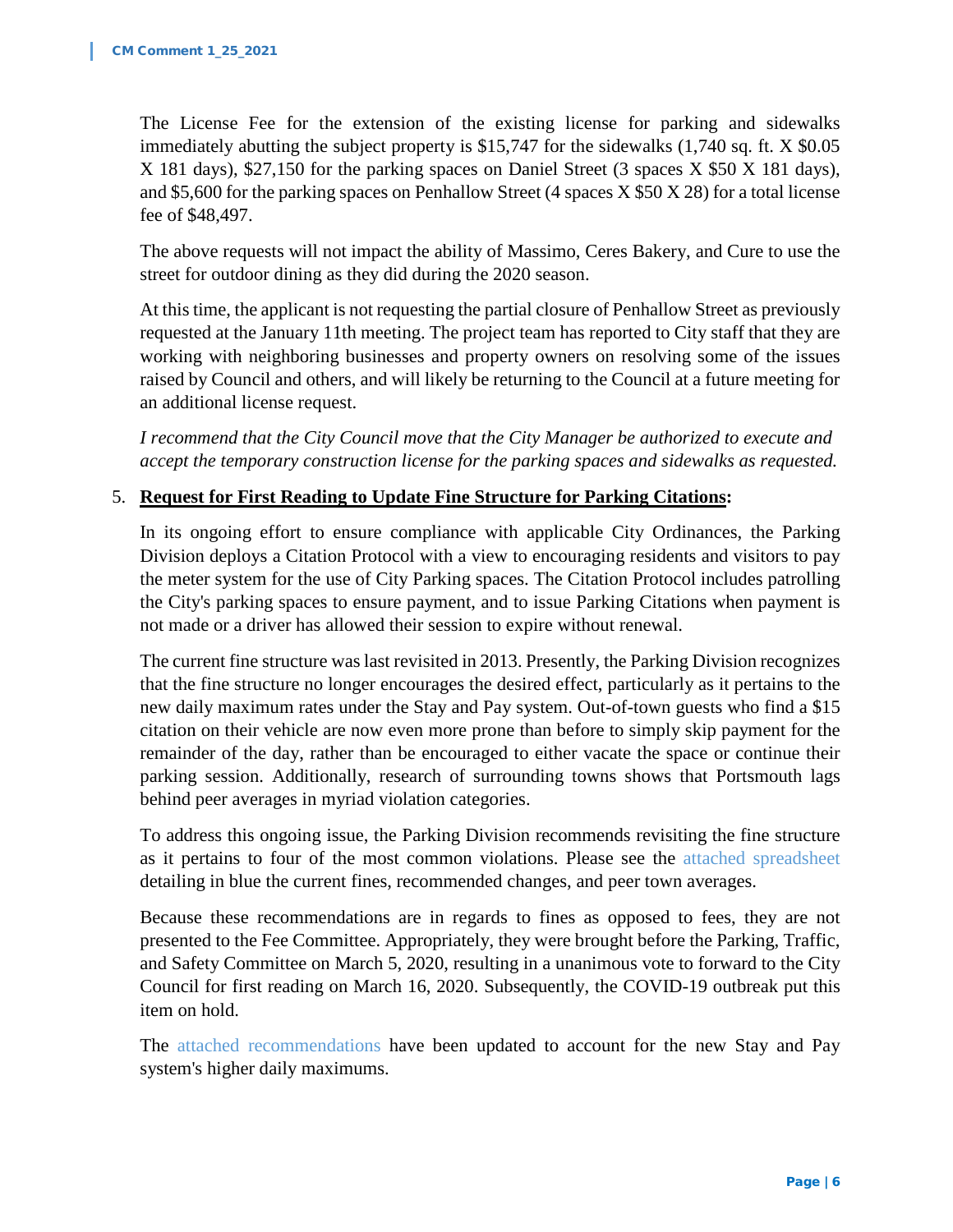*I recommend that the City Council move to schedule a first reading on the proposed amendments to the parking citation fine structure at the February 8, 2021 City Council meeting.*

#### 6. **Request to Name Private Subdivision Road Located Off Banfield Road:**

At the October 19, 2020 Council meeting, the Council reviewed a request from the developers of the Village at Banfield Woods open space planned unit development to name a private subdivision road. The project which was approved by the Planning Board on September 17, 2020, includes the construction of 22 single-family homes on a private cul-de-sac.

While this is not a public road, the subdivision regulations and City Ordinances reference the Planning Board's role in road naming. While the regulations do not stipulate that this has to be done as a public hearing, it has been the Planning Board's policy to notify abutting properties and to allow for a public hearing prior to approving the name. This process is also consistent with state laws governing the naming of streets. Therefore, the City Council referred this request to the Planning Board.

At the November 19, 2020 meeting after a public hearing, the Planning Board voted to recommend that the City Council approve the naming of the private road to Walford Lane as requested by the applicant. The name is a historical reference to the fact that the property was once part of the Walford Plantation owned by Thomas Walford in the 1600's as part of a much larger parcel (which also included the Hett Farm property on Peverly Hill Road).

When public roads are requested to be named or renamed, the Planning Board and City Council would typically consult a list of potential road names developed by the City in 2007/2008. When private roads are considered, the naming of the road is typically left up to the applicant, subject to final approval by the Council. The primary purpose for the Council to approve the naming of private roads is to ensure there is no conflict with existing road names in the city that would present a challenge for emergency responders.

At the December 21, 2020 Council meeting, the Council tabled this request pending clarification that its historical reference to the Walford Plantation, once owned by Thomas Walford, was not associated with slavery. The applicant (current owner) believes that the Village at Banfield Woods development, of which the proposed private road is part, is located in the rough proximity of where the Walford Plantation once existed.

Vincent Hayes, Associate Planner in the City's Planning Department, contacted the Portsmouth Public Library and the Athenaeum to obtain any available information or resources to help clarify the history of this location and its prior owner. Below is the result of Vincent's research, and we are extremely grateful to Thomas Hardiman at the Portsmouth Athenaeum and Catherine Czajkowski at the Portsmouth Public Library for their assistance.

It is important to note that slaves were recorded in Portsmouth as early as 1645, a time which overlaps with Thomas Walford's life and, consequently, the property which he owned. However, by the evidence made available at the Library and Athenaeum, Thomas Walford himself does not appear to have been a slaveholder. Perhaps the best evidence to this effect is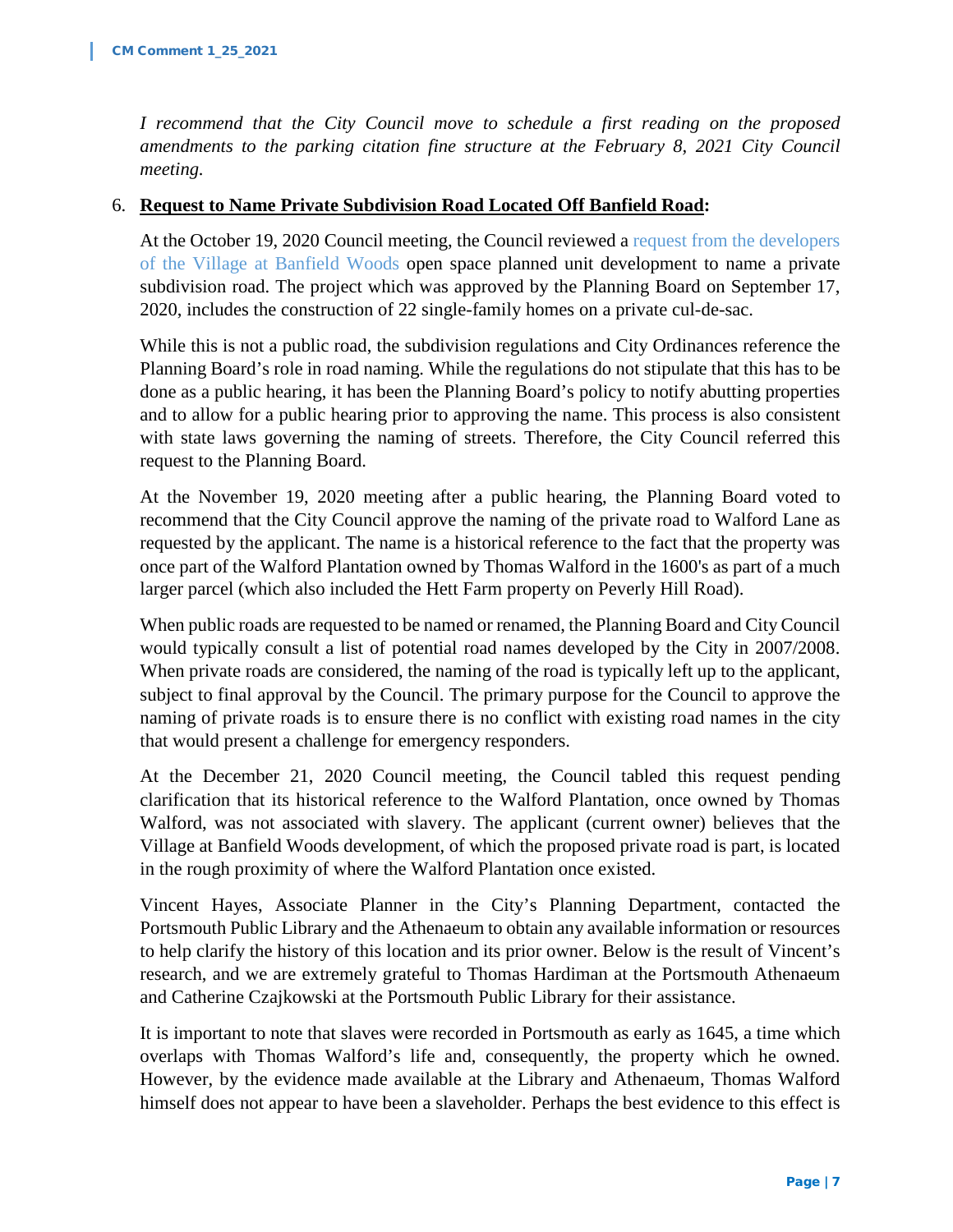Walford's 1666 Will (NH State Papers v. XXXI. Pp. 87-88), which does not mention enslaved individuals. That said, his Will does reference an indentured servant, John Reed.

Moreover, during Walford's lifetime, the term "plantation" referred to a new colony or settlement. According to the Oxford English Dictionary, it was not until 1706, 40 years after Walford's death, that this term came to mean a southern or tropical estate for growing tobacco, cotton, rice, sugar, etc., and thereby its connection to slavery in, for example, the American South.

Furthermore, it is uncertain whether Walford ever owned, or was otherwise associated with, a plantation, per se. Walford was sent from England to America circa 1620 specifically to participate in the establishment of a plantation in what is today East Boston or Chelsea, Massachusetts. Once there, however, Walford is recorded in 1629 as the first English settler of Charlestown, Massachusetts, where he appears to have been frequently at odds with both his neighbors and local authorities. Walford was regarded as a frontiersman, a jack-of-all-trades, and fiercely individualistic. His seemingly good rapport with the Native Americans, and unwillingness to integrate into the local religious community or bend to the strict norms and moral doctrine of the Puritan authorities likely resulted in his banishment to the banks of the Piscataqua between 1631 and 1633. Here, one could speculate that Walford had been relieved of any official charge to establish a plantation.

Walford appears to have taken up residence on the Great Island, now New Castle, although there is some ambiguity surrounding the exact location of his residence in Portsmouth. Some accounts place him on the Little Harbor side of the Great Island and then later at Sagamore Creek. The nearby Witch Creek is thought to be named after his wife, Jane Walford, for reasons that will be mentioned further on. This may provide additional context of the Walford's presence in the area.

Returning briefly to the term plantation and its association with the Walfords, during this time an accord between Royalist and Puritan factions divided the Great Bay region into Upper and Lower Plantations, with the Royalist Lower Plantation including the mouth of the Piscataqua River (i.e. Portsmouth and Kittery), and the Puritan Upper Plantation including the Great Bay and its tributaries. It is conceivable that somewhere along the line, Walford's somewhat famed presence became conflated with this Lower Plantation designation as it came to outlive its original usage, and hence the historical reference to a "Walford Plantation." Or perhaps it was a term of derision, other residents being aware of Walford's original charge of establishing a plantation before his banishment from Massachusetts. It is not hard to imagine this scenario given the social ostracizing the Walford family endured not only in Massachusetts, but here as well - to such an extent that the Walford women, and especially his wife Jane, were regularly accused of witchcraft.

Whatever the origin, according to the Essex Antiquarian, a man by the name of Matthew Nelson bought one "Walford's Plantation" at the head of Sagamore Creek in 1697.

*I recommend that the City Council vote to approve the request for naming of the new private road to Walford Lane.*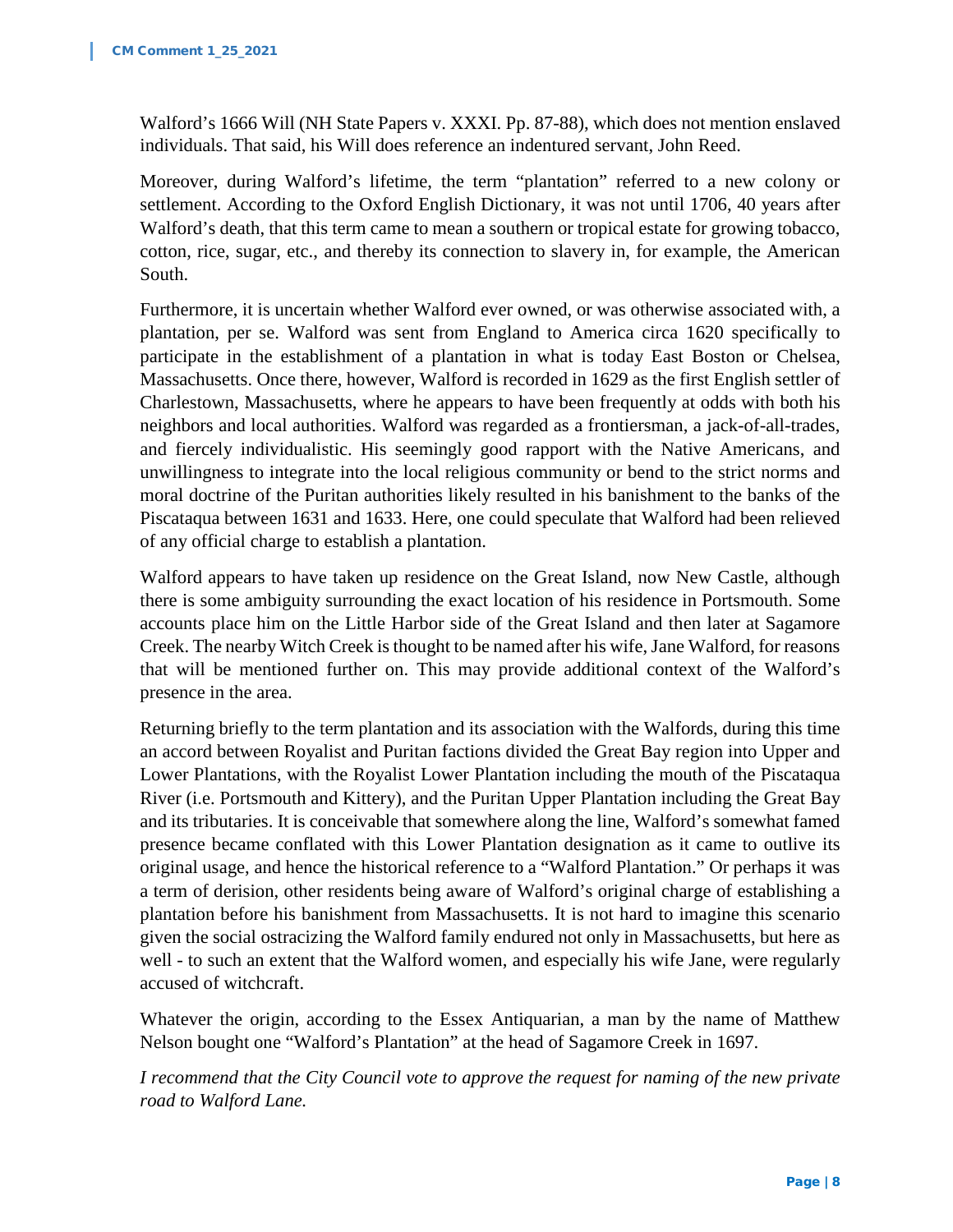#### 7. **Donor Town Education Funding and Coalition Communities 2.0:**

For approximately ten years prior to 2006, the state funded education through a formula that created what was commonly known of as "donor" and "receiver" towns. Under this formula, a community was characterized as a donor community if it raised more in Statewide Education Property Tax ("SWEPT") than the state's calculation of that community's total cost of an adequate education for its students. This "excess" SWEPT was then distributed by the state to communities whose cost of an adequate education exceeded the amount raised in SWEPT (known as "receiver" communities). Portsmouth, along with other donor towns, worked together to challenge the donor/receiver education funding formula through the formation of a group known as the "Coalition Communities." In part, due to the advocacy of the Coalition Communities through lobbying efforts and litigation, the Legislature abolished the donor/receiver education funding formula. These efforts were funded by contributions from participating donor communities through the Claremont Coalition fund and from 2006 through the present, these communities now retain the "excess" SWEPT they raise.

A Commission to Study School Funding ("Commission") was created by the Legislature in 2019 to "review the education funding formula and make recommendations to ensure a uniform and equitable design for financing the cost of an adequate education for all publicschool students." (RSA 193-E:2-e.) The City has monitored the Commission's meetings and assisted in keeping former donor communities apprised of the Commission's work. On December 1, 2020, the Commission issued its final report which recommends, in part, the return of a donor/receiver education funding model by recommending that communities that generate excess SWEPT remit the "excess" SWEPT to the state for redistribution to towns whose cost of an adequate education is more than the SWEPT the town generates.

That recommendation was converted to HB 504 last week. The bill, sponsored by Commission Chairman Luneau, requires municipalities to remit the state education property tax to the state (after deducting collection costs) for deposit in the Education Trusts Fund. This would mean those towns, including Portsmouth, who generate excess SWEPT would no longer be able to retain the excess SWEPT. If HB 504 passes, using Department of Education figures for FY 22, the City would send \$2,723,421.60 (less collection costs) to the state for deposit in the Education Trust Fund ( $$12,043,851$  (SWEPT) -  $$9,320,429.40$  (adequacy grant) = \$2,723,421.60 (excess SWEPT)). If HB 504 passes, the excess SWEPT of \$2,723,421.60, less administrative costs, would be remitted to the state under the current funding formula.

There is another significant concern regarding the Commission's Report that is not reflecting in HB 504. The Commission's Report also incorporates an education funding model that attempts to create a uniform education tax rate throughout the state of approximately \$12 per thousand. When applying this model to Portsmouth, the combined education tax rate would be \$12.24 (\$5 local education tax and \$7.24 state property tax). If legislation is introduced using this model, the impact on local property tax rates would be substantial. It would result in an increase on the City's tax rate by \$5.27 per thousand (\$12.24 - \$6.97 (FY 21 combined local education and  $SWEPT$ ) = \$5.27).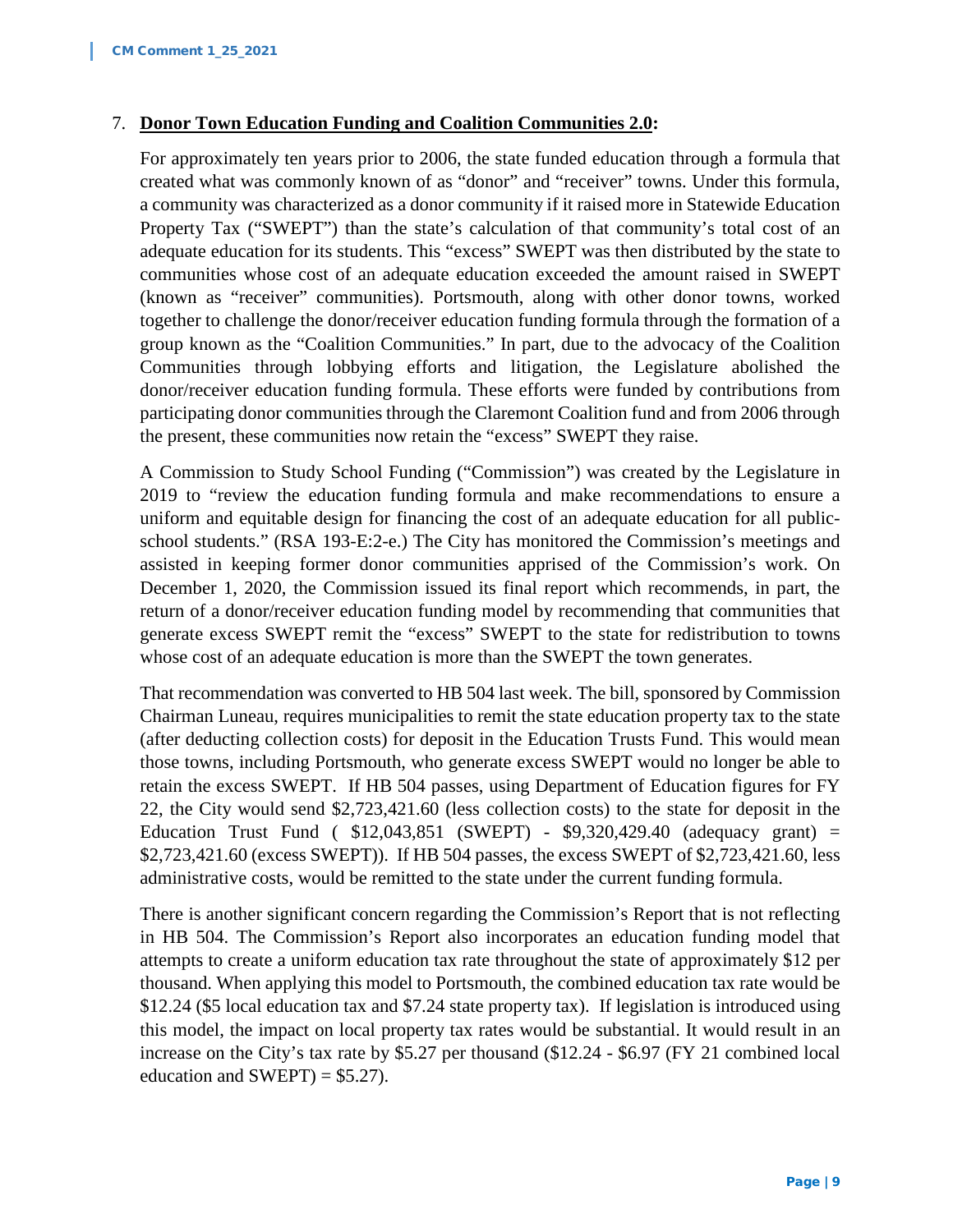Applying this \$5.27 tax rate increase to a home with a value of \$470,850 (the current average single-family home value) would result in an increase in property taxes of \$2,481.

The funding model in the Commission's Report impacts former donor towns and towns that were not historically donor towns. These towns have become aware of the Commission's Report and its recommendation of returning to a donor town funding model. This new group of donor towns would like to come together to advocate and lobby in opposition to a donor town funding formula. These towns (Coalition Communities 2.0) are members of the New Hampshire Municipal Association ("NHMA"). NHMA provides advocacy and lobbying services to its members but it may not lobby on behalf of specific legislation supported or opposed by a municipality unless it is of interest to its members generally and supported by clear member-adopted policy positions as legislative principles. NHMA's current legislative policy on education does not specifically oppose a donor/receiver education funding model. Without majority membership support, NHMA's ability to lobby on behalf of the Coalition Communities 2.0 is severely limited and leaves its Coalition Community 2.0 members at a disadvantage in their ability to effectively advocate in opposition to legislation that would recreate a donor/receiver education funding formula.

Education funding is a complex issue and it would be unduly burdensome and costly for each town to separately track, advocate and lobby in opposition to education funding legislation that supports a donor/receiver model, particularly during COVID-19. The Coalition Communities 2.0 are going back to their Boards of Selectmen to confirm their participation in a new education funding group being formed to advocate against any education funding formula that would use the property tax to create a donor town funding model. The group is working to formalize an agreement with each other to pool resources to hire a lobbyist to assist in advocacy and communication services and other professional services if needed on this issue by entering into a MOU (attached) and will issue an RFP (Scope of Service attached) to solicit the professional services of a lobbyist firm in the next several weeks.

The City was the fiduciary agent for the original Coalition Communities who fought the donor town funding formula. The City reached out to our auditors who recommended that towns which have made recent contributions to the original Claremont Coalition Fund  $(a/k/a)$  the Statewide Property Tax Coalition fund that appears in the City audit) provide written confirmation that those funds may be used by the newly formed Coalition Communities 2.0 to educate and advocate against any education funding formula that would use the property tax to create a donor town funding model.

*I recommend that the City Council authorize the City to participate in the newly formed Coalition Communities 2.0, and to authorize the City Manager to negotiate and execute a MOU with the Coalition Communities 2.0 on behalf of the City in a form similar to the attached.*

*I also recommend that the City Council* a*uthorize that the City's previous contributions to the Claremont Coalition Fund a/k/a Statewide Property Tax Coalition Fund may be used by the*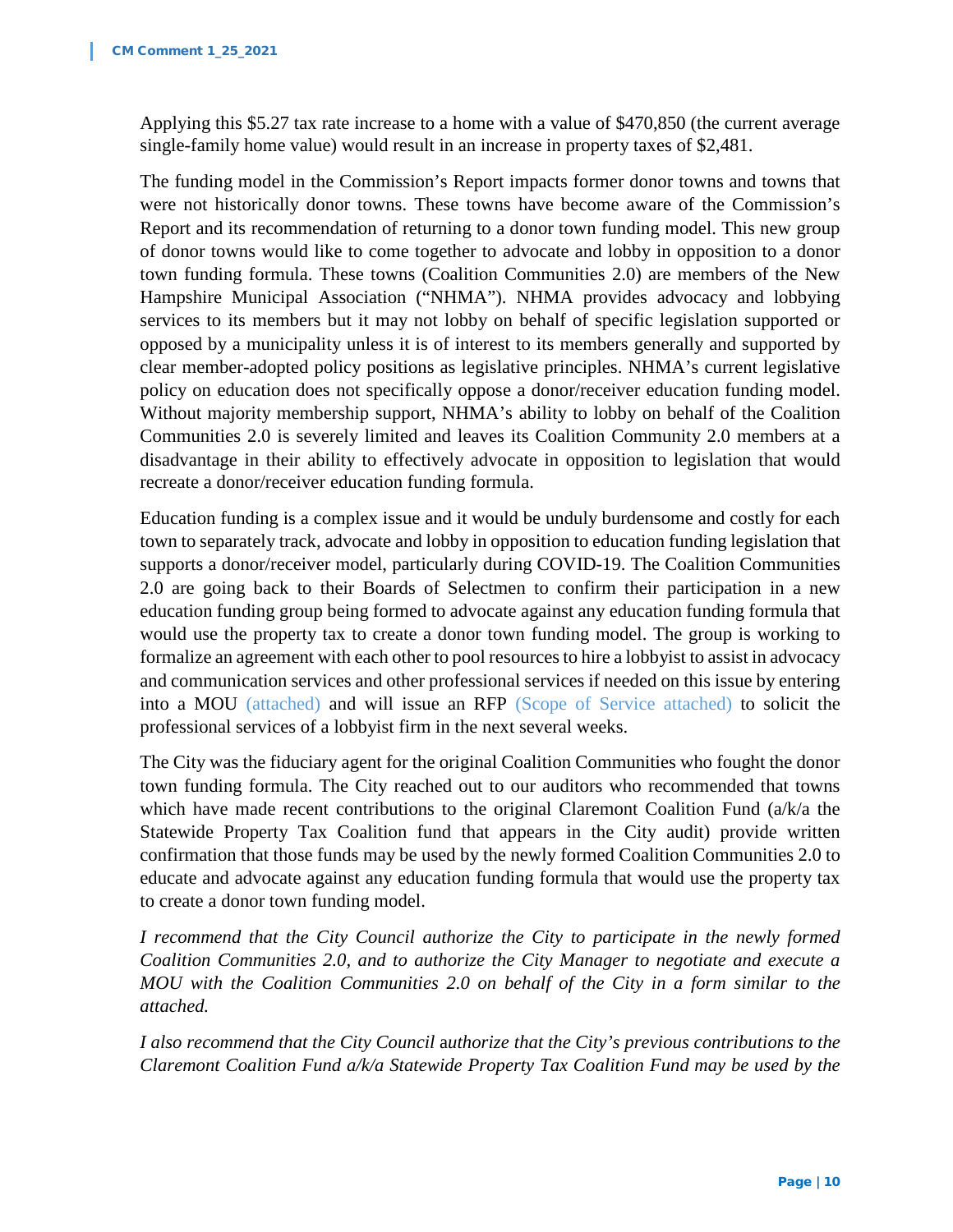*Coalition Communities 2.0 to educate and advocate against any education funding formula that would use the property tax to create a donor town funding model.*

# *XVI. Consent Agenda :*

#### A. **Projecting Sign License for 261 South Street – Wild Valentine, LLC:**

Permission is being sought to install a projecting sign at 261 South Street that extends over the public right of way, as follows:

Sign dimensions: 42" x 48" Sign area: 14 sq. ft.

The proposed sign complies with zoning requirements. If a license is granted by the City Council, no other municipal approvals are needed. *Therefore, I recommend approval of a revocable municipal license, subject to the following conditions:*

- *1. The license shall be approved by the Legal Department as to content and form;*
- *2. Any removal or relocation of the sign, for any reason, shall be done at no cost to the City; and*
- *3. Any disturbance of a sidewalk, street or other public infrastructure resulting from the installation, relocation or removal of the signs, for any reason, shall be restored at no cost to the City and shall be subject to review and acceptance by the Department of Public Works.*

#### B. **Projecting Sign License for 2 Bow Street – Free State Bitcoin Shoppe:**

Permission is being sought to install a projecting sign at 2 Bow Street that extends over the public right of way, as follows:

Sign dimensions: 30" x 30" Sign area: 6.25 sq. ft.

The proposed sign complies with zoning requirements. If a license is granted by the City Council, no other municipal approvals are needed. *Therefore, I recommend approval of a revocable municipal license, subject to the following conditions:*

- *1. The license shall be approved by the Legal Department as to content and form;*
- *2. Any removal or relocation of the sign, for any reason, shall be done at no cost to the City; and*
- *3. Any disturbance of a sidewalk, street or other public infrastructure resulting from the installation, relocation or removal of the signs, for any reason, shall be restored at no cost to the City and shall be subject to review and acceptance by the Department of Public Works.*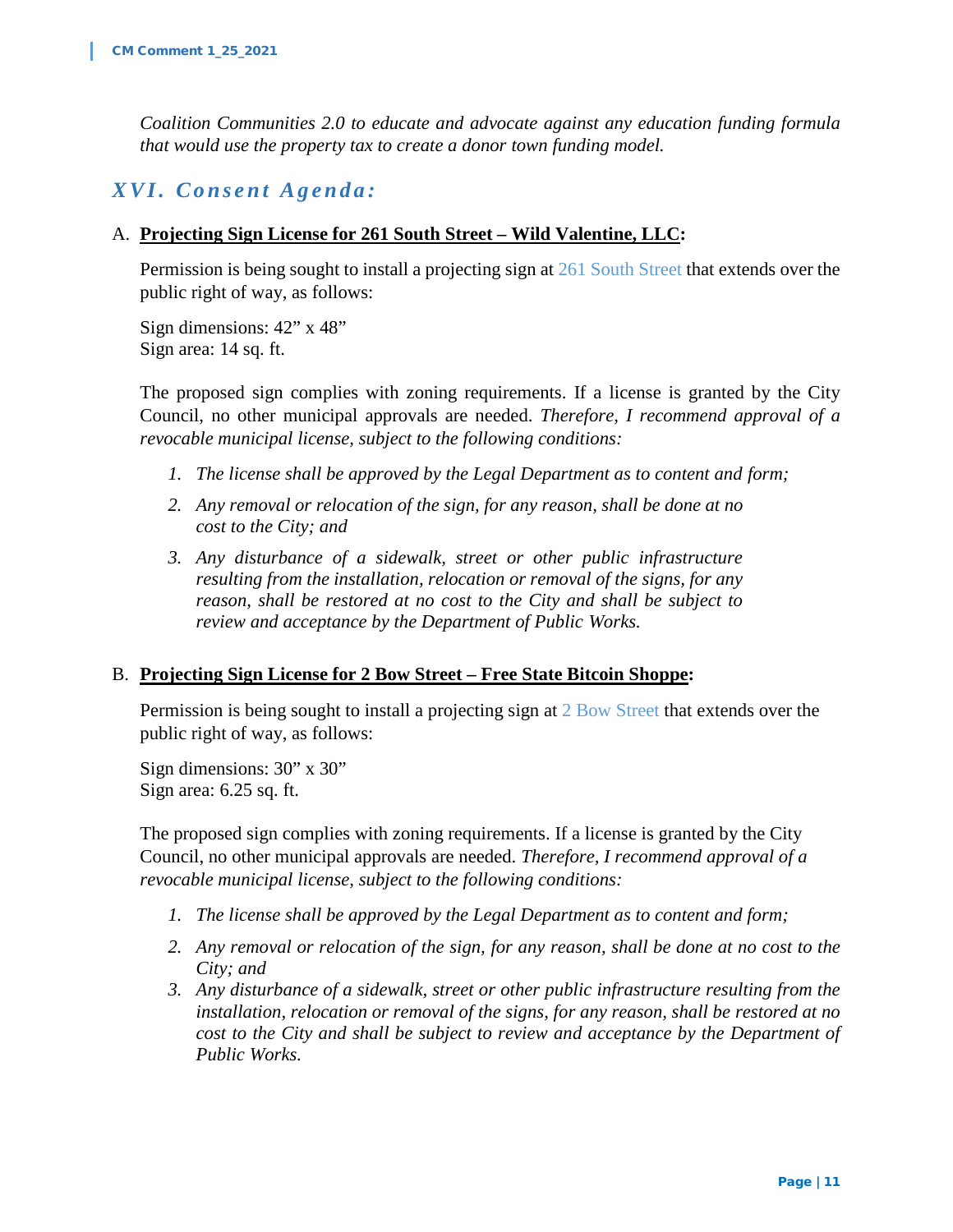# *XVII. Presentations and Consideration of Written Communications and Petitions:*

#### B. **Presentation by Fire Chief Germain on COVID-19 Vaccinations:**

Fire Chief Germain will be present at this evening's meeting to provide a brief update on Portsmouth's COVID-19 vaccination status.

#### C. **Update on the Mayor's Blue Ribbon Committee to Reopen Portsmouth 2021 to include Work Plan for 2021 as Requested at the December 14, 2020 City Council meeting:**

Co-Chairs of the Blue Ribbon Committee to Reopen Portsmouth 2021, James Petersen and Mark Stebbins, will be presenting at this evening's meeting.

#### D. **Presentation Regarding Middle Street Bike Lane Review:**

At the September 14, 2020 City Council meeting, the Council voted to request that staff redesign and reconstruct the Middle Street / Lafayette Road bike lanes by moving the parking of vehicles back to the curb which would relocate the bike lane to the outside of the parked cars and next to the motor vehicle travel lane. The Council vote requested that staff consult with the NH Department of Transportation (NHDOT) staff prior to implementing this change.

The City received \$223,764 through the Federal Safe Routes to School program (which is administered by NHDOT) for the design and construction of these bike lanes. The City expended \$86,902 of City funds for this project. As has been documented in prior email exchanges provided to the Council, NHDOT, as the fiscal agent for this project, has an obligation to protect the federal investment in the funds allocated to the City for this project in perpetuity. By extension, the City, as recipient of these funds, also has an obligation to do the same. NHDOT staff have indicated that in order for them to consider whether design modifications are merited, the community would need to demonstrate safety, environmental or other concerns about specific design details by completing a review and analysis by a qualified engineer. If NHDOT ultimately approves design modifications, the City would then be responsible for the costs to implement those.

After the Council vote in September, City staff solicited proposals from qualified engineering firms to assess the change proposed by the City Council and to conduct a review of the current bike lane design in preparation for review by NHDOT. The three firms submitting proposals were Sebago Technics, TEC Inc., and Toole Design. After consideration, City staff recommended that we select Toole Design to perform the engineering review of the Middle Street bike lane. They have the most experience of the three firms with designing multimodal transportation facilities on roadways such as Middle Street and are familiar with the City, having prepared the City's Bicycle and Pedestrian Plan. Toole Design Group is one of the nation's leading planning, engineering, and landscape architecture firms specializing in multimodal transportation planning and design. They are a leader in Complete Streets roadway design across the country, including hundreds of bike lane projects.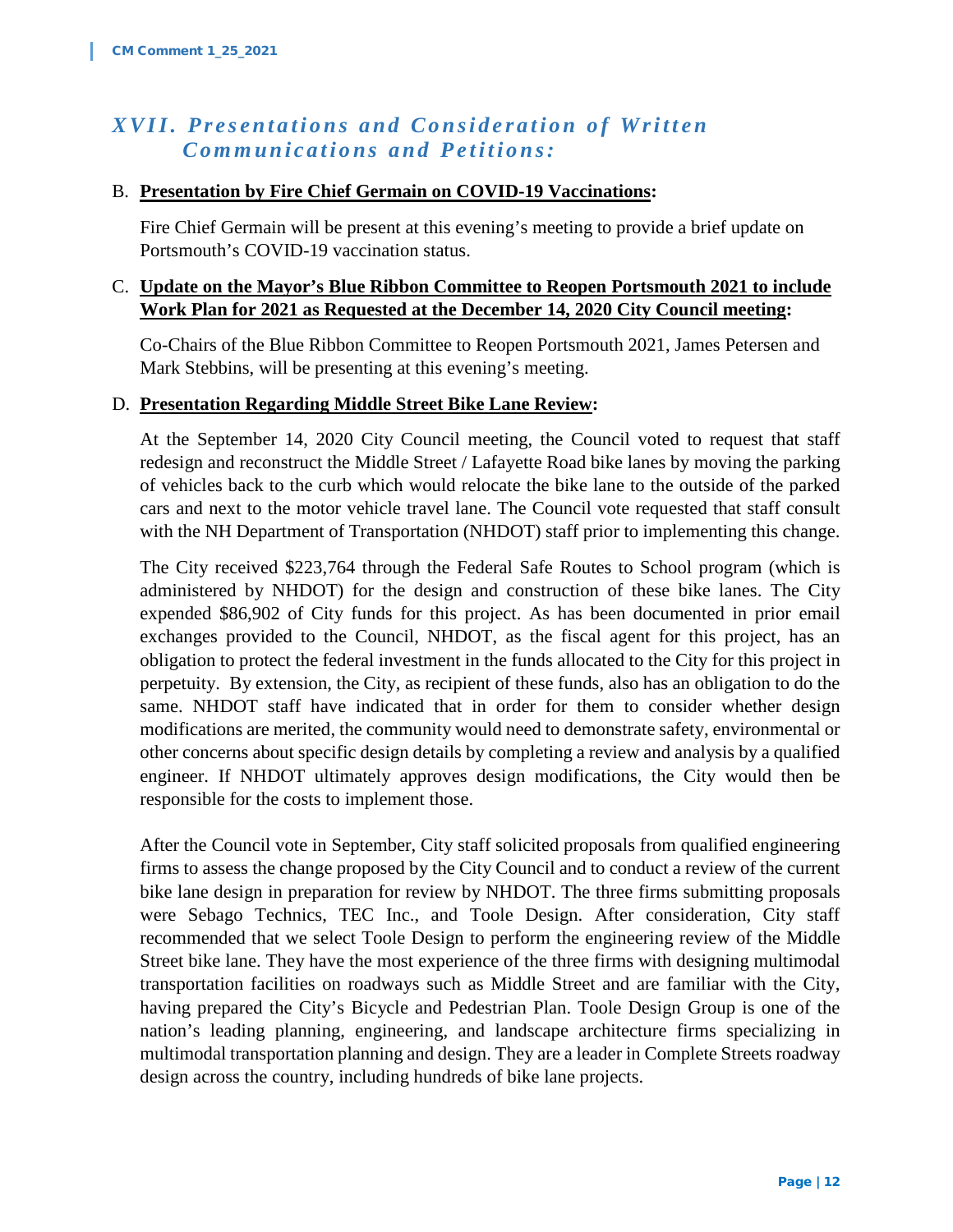Their specific experience includes working through trade-offs associated with reconfiguring roadway cross sections to address pedestrian, bicycle, motorist, and transit users' needs while enhancing safety. In addition to preparing the City's 2014 Bicycle and Pedestrian Plan. They also prepared the nationally recognized Separated Bike Lane Planning & Design Guide for MassDOT, and were a main contributor to the FHWA Bikeway Selection Guide published in 2019.

Toole Design has prepared the report which is included in this evening's Council packet, and will be attending this evening's Council meeting to present and discuss their findings and recommendations. Bill Watson from NH DOT will also be present. Based on the process outlined by NHDOT, City staff (Eric Eby, Peter Rice, and Juliet Walker) and Toole Design Group lead engineer for this project (Jeremy Chrzan) reviewed the draft report with NHDOT staff (William Watson and Robert Hudson) on January 11th.

Toole Design Group's analysis does not find that the design modifications requested by Council are merited and their independent review of the bike lanes did not demonstrate safety, environmental, or other concerns that would justify a substantial redesign. However, Toole has identified several measures that could be implemented to improve the safety and operations of the bike lanes and pedestrian traffic, while not exposing the City to possible repayment of the federal grant. Bill Watson, Administrator at the NHDOT Bureau of Planning and Community Assistance, has provided an email as follow-up to that meeting on January 11, which also verifies that the City would be expected to pay back the federal funds should we decide to move forward with the Council's request.

# *XV II I. City Manager's Informational Items:*

#### 1. **Report Back on the state of Broadband Internet Access in City as Requested By Councilor McEachern at the January 11th Council Meeting:**

Please find attached a report back regarding Councilor McEachern's request at the January 11<sup>th</sup> City Council meeting.

#### 2. **Report Back on Letter from Thomas Morgan Regarding Solar Farms:**

At the October 19, 2020 City Council meeting, the Council voted to refer correspondence from Thomas Morgan to the Planning Board for a report back. Mr. Morgan's letter requested zoning amendments to permit solar farms at appropriate locations, and to draft site plan review regulations to protect abutters, the environment, and taxpayers from improper installations. The Planning Board discussed this request at the December 17, 2020 Planning Board meeting and voted to recommend that the Council refer this request to the City's Blue Ribbon Committee on Sustainable Practices (Sustainability Committee).

The Sustainability Committee is currently looking at formulating a net zero energy recommendation for consideration by the Council and has been involved in City solar policies and projects in the past.